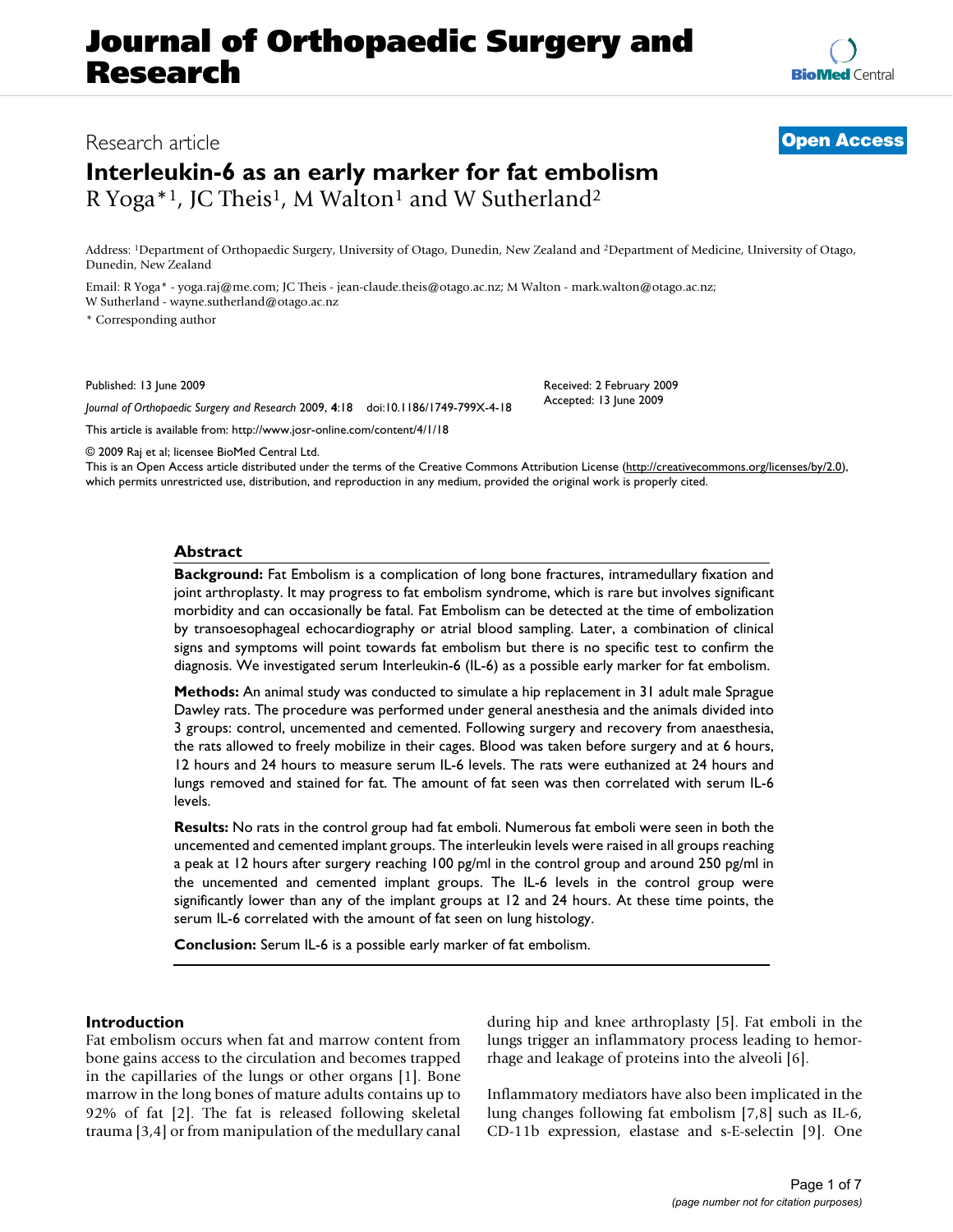study showed that IL-6 and TNF-alpha were elevated in cases of multiple fractures [8]. Syrbu concluded that following fat embolism broncho-alveolar lavage contained inflammatory mediators [10].

IL-6 is one of the most important cytokine in the acute inflammatory phase [11]. It is also one of the mediator that is released very early in an injury process [12]. At the moment, there is no specific blood test that can be used to detect fat embolism. Diagnosis is mainly by clinical features and supported by a few laboratory tests. This often results in delayed treatment which can be detrimental to the patient. Having a reliable marker for fat embolism would be of great clinical benefit and the aim of our study was to determine whether IL-6 was such a marker.

An animal model using Sprague Dawley rats was used for this study. Many studies have utilized rats as a model for fat embolism [13-17]. Most of them used external infusion of fatty acids to simulate fat embolism. However bone marrow cells are a significant part of the material embolized and in order to reproduce the clinical situation more closely we chose to embolize the animal's own medullary content rather than injecting fatty acids. The medullary cavity of Sprague Dawley rats has been shown to contain around 5% of fat cells [18]. Our animal model for fat embolism is described in the methodology section. It has been shown that rats have a heart circulation that closely resembles that of humans making them suitable to study the effects of embolism on the cardio repiratory system [19]. The rat animal model was chosen as it allowed us to carry out a surgical procedure generating fat embolislm, measure serum levels of IL-6 and provided lung biopsy samples to confirm that embolism had actually occurred and also to quantify the amount of fat deposited in the lungs. For those reasons the Sprague Dawley rat was used as an animal model in this study.

The objective of this study was to assess whether the serum concentration of an inflammatory marker could be correlated to the extent of inflammation secondary from fat embolism. The ultimate aim would be to use the marker as an early diagnostic tool for a condition (FES) notorious for late detection. Although there are many inflammatory markers, we selected IL-6 as a marker for a few reasons. Firstly the ELISA kit for measuring IL-6 required 0.5 mls of blood for each measurement. As inflammatory cytokines are elevated in hemorrhagic shock [20,21] we wanted to reduce the amount of blood taken by limiting our study to IL-6. Removal of up to 7.5% (1.5 mls in our 500 gm rats) of the total circulating blood volume is considered to be safe [22] and in order to avoid stressing the animals and falsely raising the inflammatory cytokines we selected to study only one inflammatory marker. Secondly, IL-6 is an inflammatory marker that is

activated in the early phase of the acute inflammatory response and therefore would allow early detection and treatment of fat embolism. Finally, we had to limit ourselves to one marker as the rat model did not allow us to draw enough blood to study multiple markers.

#### *Procedure*

Thirty one adult male Sprague Dawley rats were used. They were divided into 3 groups: control  $(n = 9)$ , uncemented implant ( $n = 10$ ) and cemented implant ( $n = 12$ ). Prior approval from the institutional animal ethics committee was obtained. These rats were housed in standard solid floor cages with wood shaving litter. The animals were induced using inhalational halothane anesthesia with a mixture of oxygen. Depth of anesthesia was assessed by pedal reflex. After each animal was anaesthetized, it was placed in a supine position and the skin over both knee joints was shaved and disinfected. A skin incision was made over the flexed knee joint. A medial parapatella incision allowed retraction of the patella laterally, exposing the distal femur.

There were 3 different groups:

#### *i) Controls*

A 2 mm drill perforated the articular cartilage at the superior end of the inter-condylar notch, taking great care not to breach the medullary canal. The medial parapatella wound was closed using Vicryl sutures and the skin with staples. This was repeated on the contralateral side.

#### *ii) uncemented implant group*

This group had the same surgical approach as the controls. However after breaching the articular cartilage, the 2 mm drill was advanced well into the medullary canal. A 2 mm Kirchner wire (2.5 cm long) was then advanced (Figure 1) until it was flush with the joint surface. The wound was closed in the same manner as the controls. This was repeated on the contralateral side.

#### *iii) cemented implant group*

They had the identical approach as the uncemented implant group up to the drilling of the medullary canal. Then, a freshly mixed bone cement (CMW 1, DePuy International Ltd, England) was pressurized into the canal using a syringe and modified needle (Figure 2). A 2 mm Kirchner wire (2.5 cm long) then advanced into the canal until it was flush with the joint surface. The extruded cement was removed. The wound was closed in the same manner as the controls. This was repeated on the contralateral side.

The same surgeon performed all surgery. The three groups were alternated sequentially until all the rats were operated. Blood (0.5 mls) was taken from a tail vein before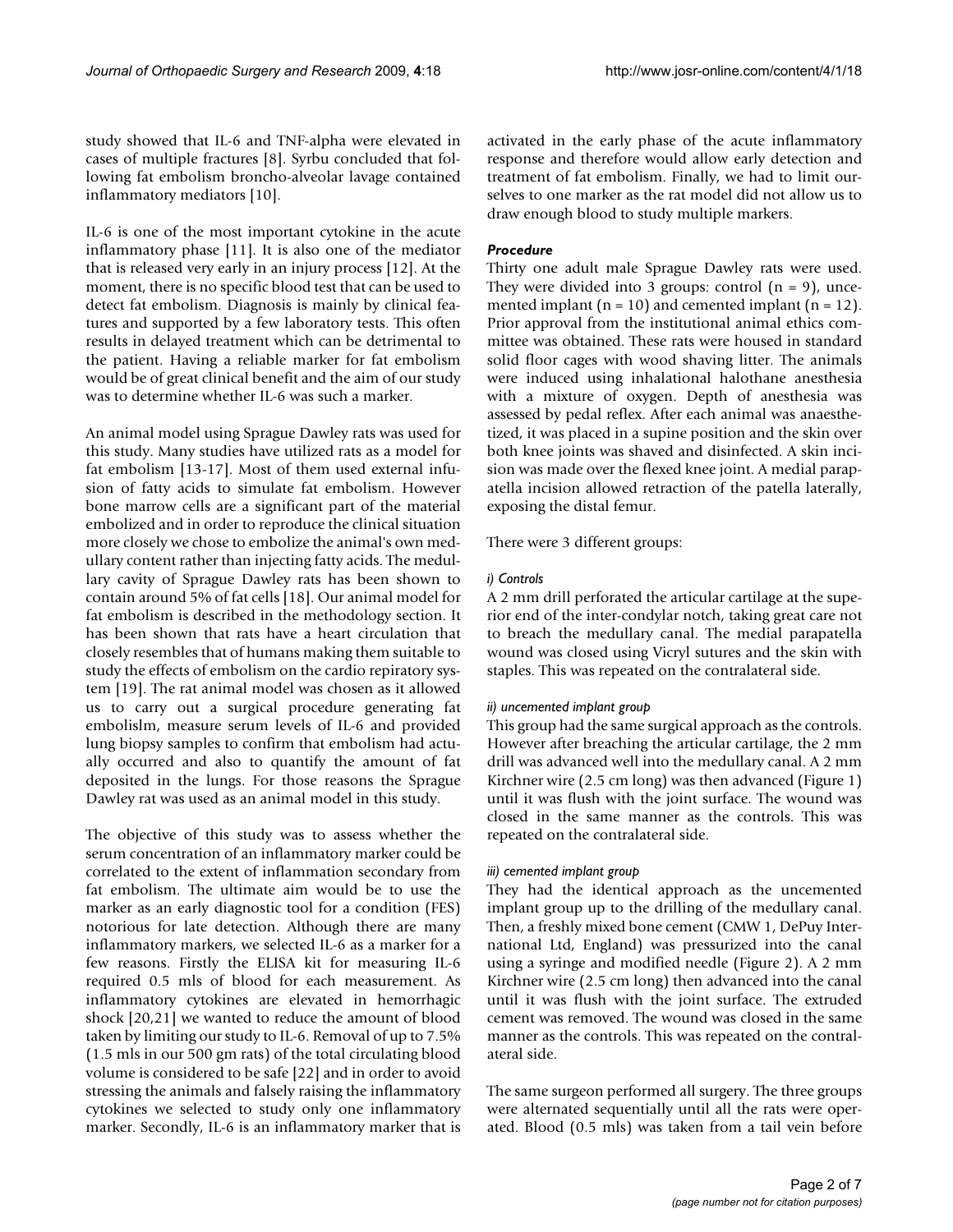

**Figure 1 Kirschner wire being advanced into the femoral canal**.

surgery, at 6 hours and at 12 hours while the animals were briefly anaesthetised. At 24 hours, all the rats were euthanized. Intracardiac blood was then taken immediately after death. A midline chest incision was made to expose the lungs and heart. The trachea was transected and the lungs expanded using formalin saline injected via the cut trachea. The right upper lobe and the left lobe were proc-



**Figure 2 Cement being injected into the medullary canal using a syringe**.

essed for histological examination. Osmium Tetroxide was used to stain fat within the tissues [23,24]. The lungs were wax-impregnated and sectioned. Finally they were counterstained with Haematoxilin and Eosin.

Slides were viewed using light microscopy with a help of a pathologist. In order not to under or over estimate the amount of embolised material, all fat globules seen in the slide were counted at 10× magnification. Subsequently, the surface area for the lung section was estimated using a 10 mm by 10 mm square grid (the grid was made up of 1 mm2 boxes). The crossectional areas of the right upper lobe and the left lobs sections were determined. The density of fat emboli per 100 mm2 was then calculated.

The blood collected was initially centrifuged at 4000 revolutions per minute for 4 minutes. The serum was then isolated and stored in a minus 80 degrees fridge until all the samples had been collected. On the day of ELISA analysis, the samples were thawed to room temperature. The serum was then processed following the recommendations of the IL-6 kit manufacturer (R&D Systems).

All the reagents (which were stored at minus 20 degrees Celsius) were brought to room temperature. The 96 well ELISA plate was filled with 50 μl of assay diluents in each well. Each sample was processed in duplicate with the final result calculated as the mean of both values. The first 2 rows (8 wells in each row) were filled up with 50 μl of either the standard or control samples. There were 7 standards of known IL-6 values, which ranged from the lowest to the highest measurable IL-6 concentration that was provided by the manufacturer (62.5 pg/l to 4000 pg/ l) and the control was a single sample of known concentration (given by the manufacturer) that was used to ensure quality control. The subsequent 10 rows were filled with 50 μl of test serum to each well and these too were processed in duplicate. All plates were incubated for 2 hours. They were then aspirated and washed 5 times using a plate washer. Subsequently 100 μl of conjugate was added to each well and incubated for 2 hours. It was then aspirated and washed with a buffer solution 5 times. Finally 100 μl of substrate solution was added and protected from light for 30 minutes. Then 100 μl of stop solution was applied to each well. The optical density was then read at 450 nm on an Omron spectrophotometer. The reading was printed out and the duplicates averaged out. A standard curve was drawn using the values obtained from the 7 standards. The control sample ensured that the quality readings obtained was within the set limits. Finally, the values for the test samples were worked out from the standard curve.

We postulated that more extensive fat embolism occurred in the uncemented and cemented implant groups. We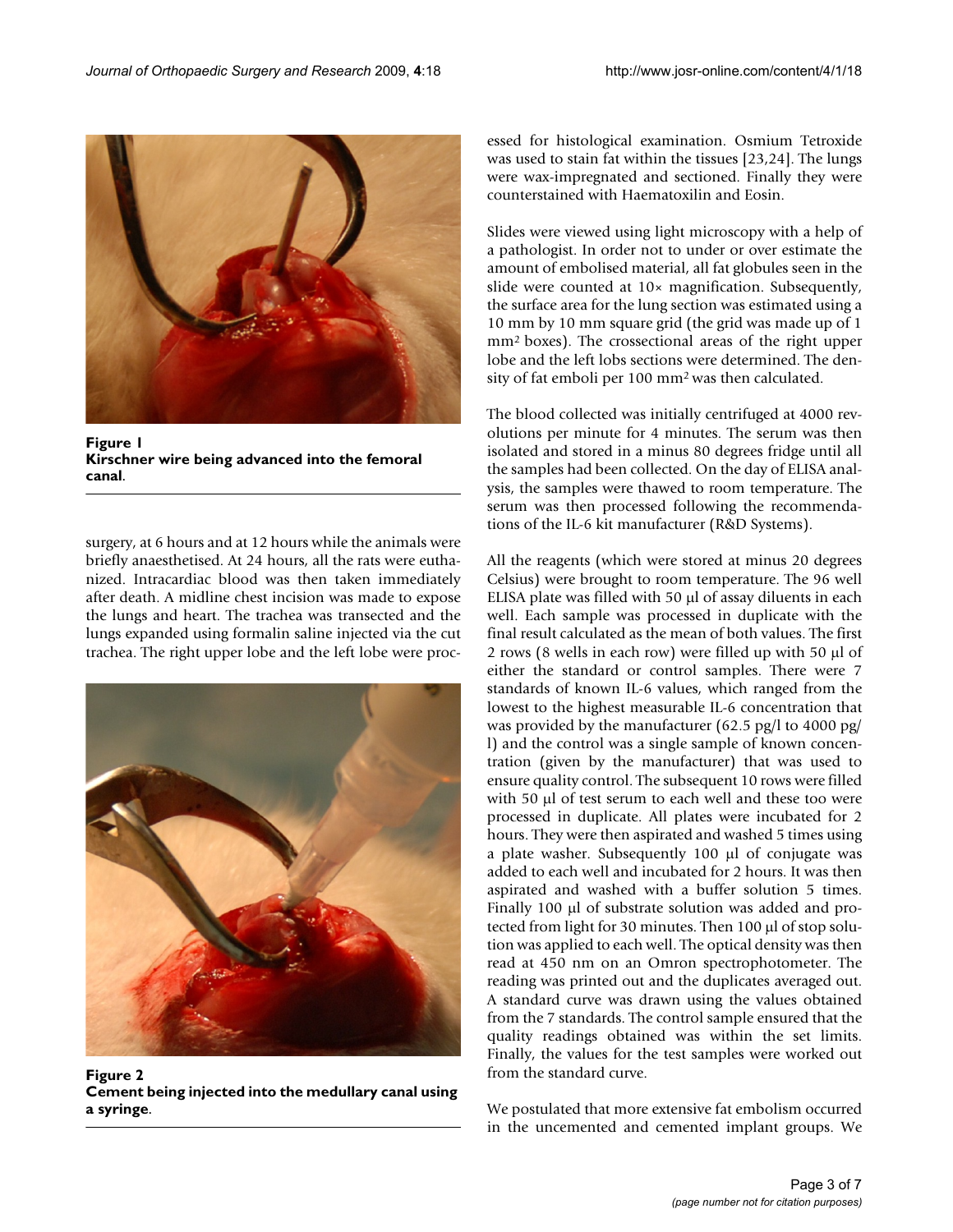used the Analysis of Variance (ANOVA) to see if there were any statistical differences between the three groups with regards to the amount of fat. Subsequently, we applied Fisher's Least Significant Difference (LSD) as a post hoc test to study if there were any differences between these three groups. We used  $p < 0.05$  as the confidence interval. We also postulated that the IL-6 levels would be higher if there was more fat embolism seen, therefore a comparison was calculated with the IL-6 levels at the various time points. ANOVA was used with LSD as a post hoc procedure to see if there was any difference in the 3 groups studied in the four different time points.

Finally, we wanted to see if we could correlate the fat embolism to the measured IL-6 levels. For this, we initially combined all the three different groups and compared the IL-6 levels at the three different time points (6 hours, 12 hours and 24 hours) with the amount of fat embolism seen. Correlation of the number of fat emboli and IL-6 levels at 6 hours, 12 hours and 24 hours irrespective of the three groups was carried out using the Spearmans Rank Correlation test. This test gives a Spearman Correlation Coefficient between -1 and +1. A value closer to +1 will indicate a direct positive correlation. All the tests completed were using the Statistical Package for Social Sciences (SPSS) Version 11 for Windows.

#### **Results**

Out of the 31 rats in this study 3 rats died during surgery. All of them belonged to the cemented implant group and they were excluded from the study.



**Figure 3 Fat emboli seen in the 3 different groups**.

Figure 3 shows the fat emboli density in the 3 different groups. There were no emboli seen in the control group. Both the uncemented  $(p < 0.034)$  and cemented implant groups (p < 0.001) had a significantly higher number of fat emboli compared to the control group. There were also a significantly higher number of emboli (p < 0.040) in the cemented compared to the uncemented implant group. In the slides where there was fat embolism, there was a clear aggregation of inflammatory cells and hemorrhage in the alveoli (Figure 4).

The IL-6 levels were raised in the three groups reaching a peak at 12 hours after surgery (Figure 5). At this time point, levels had risen by a 100 pg/ml for the control and around 250 pg/ml for the implant groups. Subsequently, all three groups demonstrated a fall in IL-6 levels up to 24 hours. There were significant changes between the groups at 12 hours (p < 0.049) and at 24 hours (P < 0.025). The IL-6 levels in the control group were significantly lower than in the uncemented implant group at 12 hours ( $p <$ 0.046) and 24 hours ( $p < 0.025$ ). IL-6 levels in the control group were also significantly lower at 12 hours ( $p <$ 0.024) and 24 hours ( $p < 0.013$ ) compared to the cemented implant group. There was no significant difference in the IL-6 levels between the uncemented and cemented implant group at all time points. Although the IL-6 levels dropped after 12 hours in all 3 groups, it did not reach the pre operative levels at 24 hours.

From the results above, it is clear that the surgical approach to the femur or anesthesia or both had a part to play in the rise of IL-6. In an attempt to remove this influence, we subtracted the IL-6 levels measured in the control



**Figure 4 Presence of fat (stained black) in the lungs of the rat**. There are numerous inflammatory cells and red blood cells seen outside the capillaries.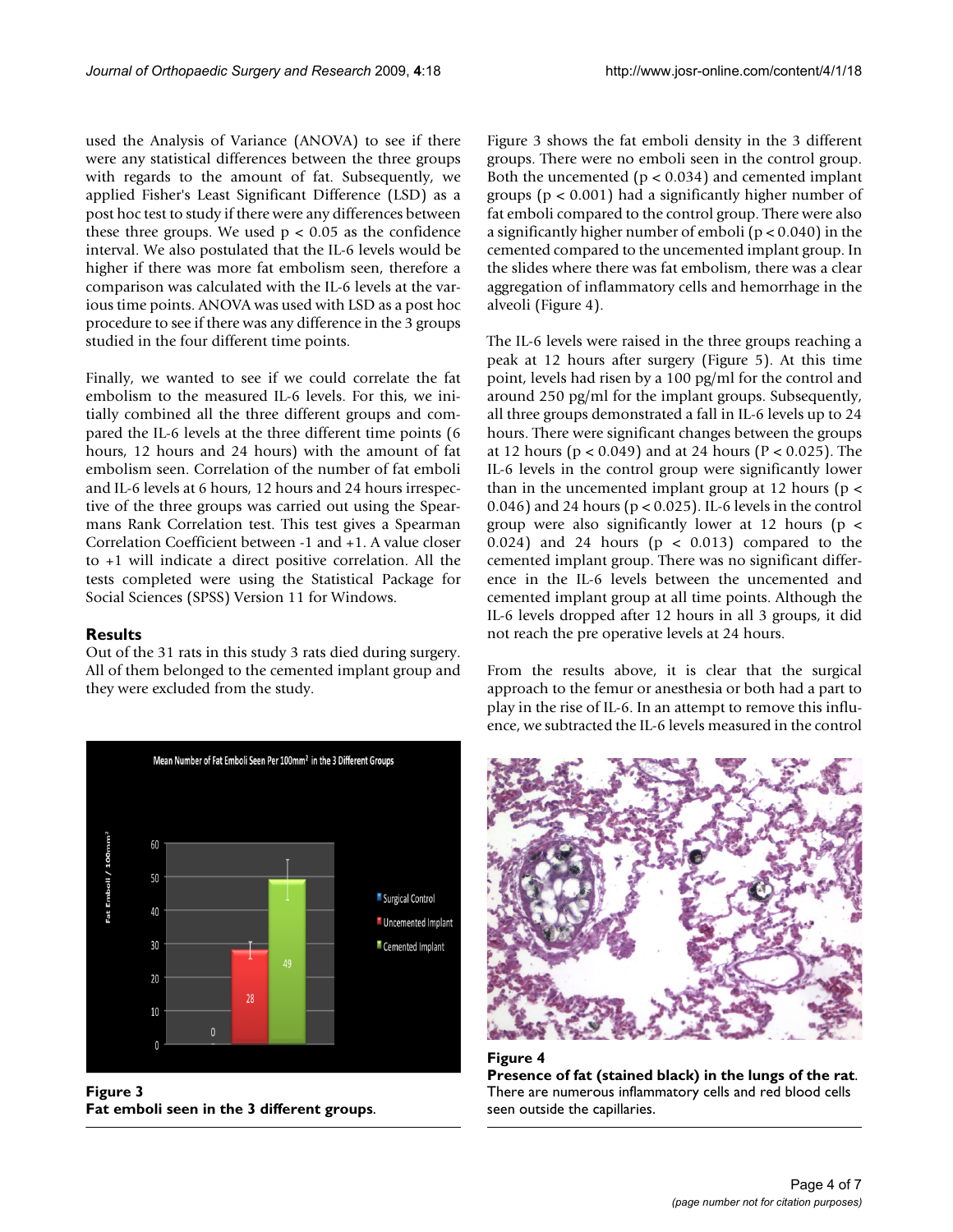

**Figure 5 Serum Interleukin-6 levels plotted at 4 different time points**.

group from the levels measured in the implant groups for all respective time points. This gave an estimation of Il-6 rise without the influence of surgical approach or anesthesia. Figure 6 shows that there is still a peak at 12 hours.

The most likely cause of the raised IL-6 levels in the implant groups is fat embolism as the only difference between them and the control group was the fat seen on lung histology. The correlation coefficient at 6 hours



### Figure 6

**Serum IL-6 values against time between the cemented and uncemented group after values from the control group were subtracted from the corresponding values**.

between IL-6 and the number of emboli seen was 0.292. At 12 and 24 hours the correlation coefficient was 0.494 and 0.405 respectively. This indicates that there was a positive correlation between fat embolism and IL-6. This correlation was stronger at 12 and 24 hours.

### **Discussion**

The receptor for IL-6 is found on many cell surfaces including resting normal T-cells, activated normal B-cells, myeloid cell lines and others. IL-6 stimulates acute phase reaction that is responsible for fever, increased erythrocyte sedimentation rate and activation of clotting cascades, all of which are seen in established fat embolism syndrome.

IL-6 is sensitive to tissue damage [25] and local levels of IL-6 may be higher than systemic levels [26-29]. In our study only systemic levels of IL-6 were measured and they could be an overspill of the local IL-6 [29] and we therefore assumed that systemic IL-6 levels correlate with local IL-6 levels. Inflammation in the lungs probably is thought to be due to the toxic effects of the free fatty acids released from the breakdown of fat. Histology of the lungs in this study confirmed the presence of inflammation at the time of death. (Figure 3).

One study claimed that the inflammatory changes in the lungs were immune mediated [7] whereas another concluded that fat emboli are not the only cause of FES [30]. It is interesting that although fat embolism will occur in almost all cases of long bone fractures, only a few cases will develop fat embolism syndrome. One possible explanation is the production of inflammatory mediators. Evidence has shown that IL-6 is also responsible for adipose tissue metabolism, lipoprotein lipase activity and hepatic triglyceride secretion [31]. There is a polymorphism of the IL-6 gene that will result in abnormalities in IL-6 transcription rate. Experimental studies in humans comparing the activity of this gene have shown that patients with polymorphism of the IL-6 gene are prone to lipid abnormalities [32]. Although this was not demonstrated by these authors, this abnormal IL-6 transcription could well lead to an abnormal reaction to fat emboli in the lungs and the development of a full blown fat embolism syndrome.

Various types of orthopaedic operations lead to an increase in IL-6 serum levels [28,33]. This explains why in the present study there was a rise in IL-6 levels in all 3 groups as the surgery involved some degree of muscle injury to get access to the knee joint. However, although the surgical approach was the same in the 3 groups, the variation in IL-6 was significantly different and we have shown that fat embolism demonstrated histologically must be a major factor.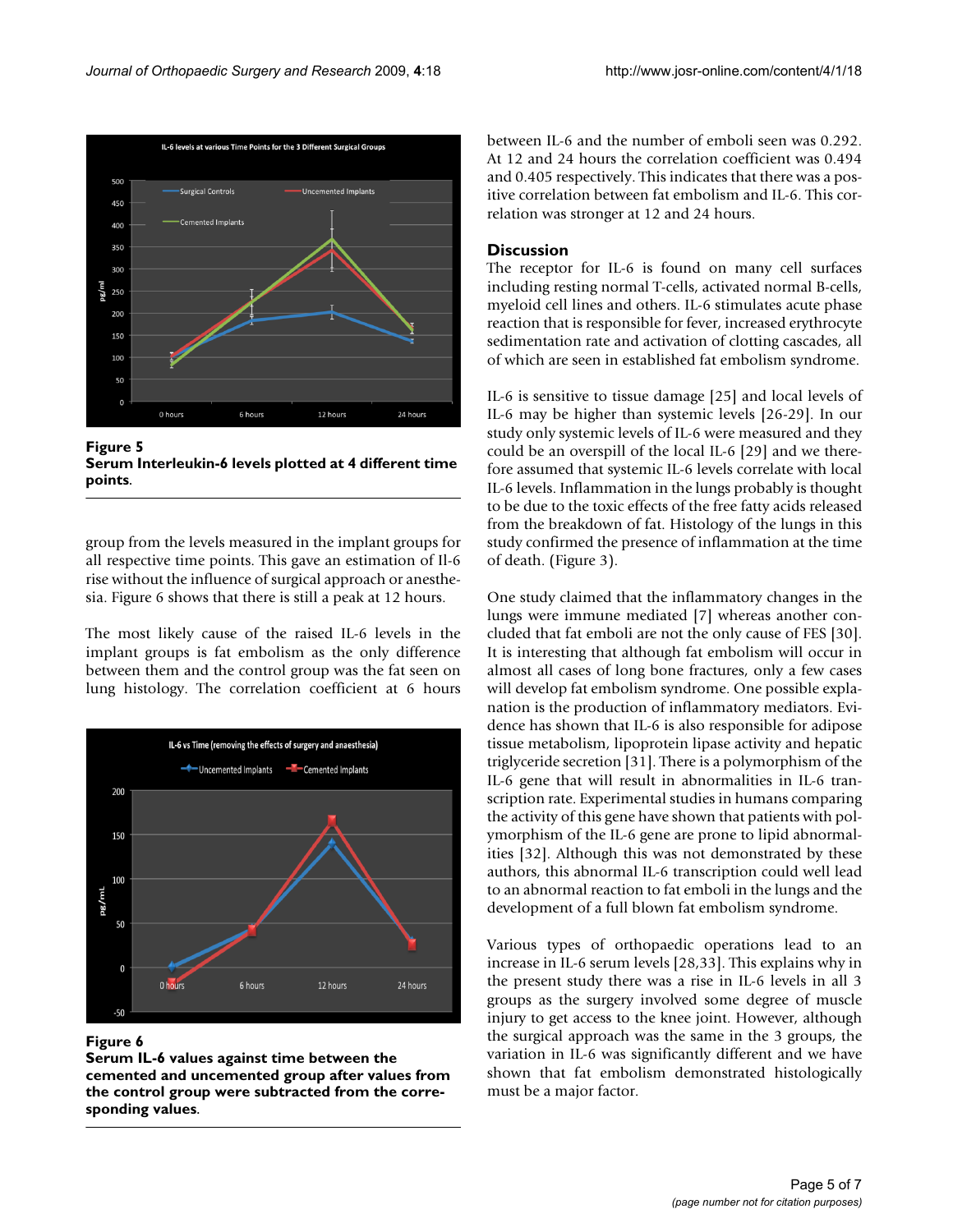There was significant variability in IL-6 levels post surgery within each group of animals. This variability has also been shown by Minetto in his study if IL-6 levels after hip surgery [34]. It is possible that different individuals release different quantities of IL-6 when presented with the same stimuli. Apart from that, he noted that the upward slope of the IL-6 curve was related to the duration of surgery. He also found that higher IL-6 levels were associated with higher postoperative fever but without evidence of differences in postoperative problems, time to mobilize, or duration of stay in hospital. Postoperative infection was also associated with higher IL-6 levels [35]. In our study, all animals were operated on in a small animal operating theatre using clean surgical techniques. The surgical time varied between 10 to 15 minutes and the same surgical protocol was used in all cases by one single operator.

Inflammatory cells are responsible for the release of IL-6. If it was released solely as a result of tissue trauma, it should have increased straight after surgery and peaked at 6 hours. However in our study the peak was at 12 hours that makes tissue trauma from the surgical procedure unlikely. We have shown that release of IL-6 was due to fat embolism and secondary lung tissue damage. This effect was noted up to 24 hours. It is likely that emboli in the lung trigger an inflammatory reaction, which takes time to become established before IL-6 levels increase. This may explain why there was no correlation between IL-6 rise and the amount of fat emboli at 6 hours.

The significant correlation shown at 12 hours and 24 hours demonstrates that IL-6 rise is related to fat embolism. In this study, the correlation was 0.494 and 0.405 at 12 and 24 hours respectively

This is an animal model and although we tried to reproduce a surgical procedure as closely as possible, the findings cannot be automatically transferred to clinical practice. IL-6 is only one of the inflammatory markers and there are surely others involved in the pathogenesis of fat embolism.

We have shown, using an animal fat embolism model, that there are lung changes which correlate with IL-6 serum levels which makes us believe that IL-6 may be one of the early markers of fat embolism. Further research is required to validate the use of IL-6 as a reliable marker to detect fat embolism in a clinical setting.

### **Competing interests**

The authors declare that they have no competing interests.

### **Authors' contributions**

YR carried out the surgery, interpretation of data and preparing the manuscript.

JCT gave the idea for this research planning and finally in drafting the manuscript.

MW was involved with the surgery, interpretation of data and critically apprising the manuscript.

WS carried out the ELISA test.

#### **References**

- 1. Parisi DM, Koval K, Egol K: **[Fat embolism syndrome.](http://www.ncbi.nlm.nih.gov/entrez/query.fcgi?cmd=Retrieve&db=PubMed&dopt=Abstract&list_uids=12650535)** *Am J Orthop* 2002, **31(9):**507-12.
- 2. Goodsitt MM, Hoover P, Veldee MS, Hsueh SL: **[The composition](http://www.ncbi.nlm.nih.gov/entrez/query.fcgi?cmd=Retrieve&db=PubMed&dopt=Abstract&list_uids=7960616) [of bone marrow for a dual-energy quantitative computed](http://www.ncbi.nlm.nih.gov/entrez/query.fcgi?cmd=Retrieve&db=PubMed&dopt=Abstract&list_uids=7960616) tomography technique. A cadaver and computer simulation [study.](http://www.ncbi.nlm.nih.gov/entrez/query.fcgi?cmd=Retrieve&db=PubMed&dopt=Abstract&list_uids=7960616)** *Invest Radiol* 1994, **29(7):**695-704.
- 3. Batra P: **[The fat embolism syndrome.](http://www.ncbi.nlm.nih.gov/entrez/query.fcgi?cmd=Retrieve&db=PubMed&dopt=Abstract&list_uids=3612920)** *J Thorac Imaging* 1987, **2(3):**12-7.
- 4. Kontakis GM, Tossounidis T, Weiss K, Pape HC, Giannoudis PV: **[Fat](http://www.ncbi.nlm.nih.gov/entrez/query.fcgi?cmd=Retrieve&db=PubMed&dopt=Abstract&list_uids=16990057) [embolism: special situations bilateral femoral fractures and](http://www.ncbi.nlm.nih.gov/entrez/query.fcgi?cmd=Retrieve&db=PubMed&dopt=Abstract&list_uids=16990057) [pathologic femoral fractures.](http://www.ncbi.nlm.nih.gov/entrez/query.fcgi?cmd=Retrieve&db=PubMed&dopt=Abstract&list_uids=16990057)** *Injury* 2006, **37(Suppl 4):**S19-24.
- 5. Koessler MJ, Pitto RP: **[Fat and bone marrow embolism in total](http://www.ncbi.nlm.nih.gov/entrez/query.fcgi?cmd=Retrieve&db=PubMed&dopt=Abstract&list_uids=11383302) [hip arthroplasty.](http://www.ncbi.nlm.nih.gov/entrez/query.fcgi?cmd=Retrieve&db=PubMed&dopt=Abstract&list_uids=11383302)** *Acta Orthop Belg* 2001, **67(2):**97-109.
- 6. Szabo G, Magyar Z, Reffy A: **[The role of free fatty acids in pul](http://www.ncbi.nlm.nih.gov/entrez/query.fcgi?cmd=Retrieve&db=PubMed&dopt=Abstract&list_uids=870422)[monary fat embolism.](http://www.ncbi.nlm.nih.gov/entrez/query.fcgi?cmd=Retrieve&db=PubMed&dopt=Abstract&list_uids=870422)** *Injury* 1977, **8(4):**278-83.
- 7. Giannoudis PV, Pape HC, Cohen AP, Krettek C, Smith RM: **[Review:](http://www.ncbi.nlm.nih.gov/entrez/query.fcgi?cmd=Retrieve&db=PubMed&dopt=Abstract&list_uids=12439284) [systemic effects of femoral nailing: from Kuntscher to the](http://www.ncbi.nlm.nih.gov/entrez/query.fcgi?cmd=Retrieve&db=PubMed&dopt=Abstract&list_uids=12439284) [immune reactivity era.](http://www.ncbi.nlm.nih.gov/entrez/query.fcgi?cmd=Retrieve&db=PubMed&dopt=Abstract&list_uids=12439284)** *Clin Orthop Relat Res* 2002:378-86.
- 8. Sun TS, Chen XB, Liu Z, Ma ZY, Zhang JZ: **[\[Relationship between](http://www.ncbi.nlm.nih.gov/entrez/query.fcgi?cmd=Retrieve&db=PubMed&dopt=Abstract&list_uids=19035192) [the operation time of multiple fractures with system inflam](http://www.ncbi.nlm.nih.gov/entrez/query.fcgi?cmd=Retrieve&db=PubMed&dopt=Abstract&list_uids=19035192)[mation changes and clinical outcomes\].](http://www.ncbi.nlm.nih.gov/entrez/query.fcgi?cmd=Retrieve&db=PubMed&dopt=Abstract&list_uids=19035192)** *Zhonghua Wai Ke Za Zhi* 2008, **46(13):**961-5.
- 9. Giannoudis PV, Abbott C, Stone M, Bellamy MC, Smith RM: **[Fatal](http://www.ncbi.nlm.nih.gov/entrez/query.fcgi?cmd=Retrieve&db=PubMed&dopt=Abstract&list_uids=9681792) [systemic inflammatory response syndrome following early](http://www.ncbi.nlm.nih.gov/entrez/query.fcgi?cmd=Retrieve&db=PubMed&dopt=Abstract&list_uids=9681792) [bilateral femoral nailing.](http://www.ncbi.nlm.nih.gov/entrez/query.fcgi?cmd=Retrieve&db=PubMed&dopt=Abstract&list_uids=9681792)** *Intensive Care Med* 1998, **24(6):**641-2.
- 10. Syrbu S, Thrall RS, Smilowitz HM: **[Sequential appearance of](http://www.ncbi.nlm.nih.gov/entrez/query.fcgi?cmd=Retrieve&db=PubMed&dopt=Abstract&list_uids=8838134) [inflammatory mediators in rat bronchoalveolar lavage fluid](http://www.ncbi.nlm.nih.gov/entrez/query.fcgi?cmd=Retrieve&db=PubMed&dopt=Abstract&list_uids=8838134) [after oleic acid-induced lung injury.](http://www.ncbi.nlm.nih.gov/entrez/query.fcgi?cmd=Retrieve&db=PubMed&dopt=Abstract&list_uids=8838134)** *Exp Lung Res* 1996, **22(1):**33-49.
- 11. Heinrich PC, Behrmann I, Haan S, Hermanns HM, Muller-Newen G, Schaper F: **[Principles of interleukin \(IL\)-6-type cytokine signal](http://www.ncbi.nlm.nih.gov/entrez/query.fcgi?cmd=Retrieve&db=PubMed&dopt=Abstract&list_uids=12773095)[ling and its regulation.](http://www.ncbi.nlm.nih.gov/entrez/query.fcgi?cmd=Retrieve&db=PubMed&dopt=Abstract&list_uids=12773095)** *Biochem J* 2003, **374(Pt 1):**1-20.
- 12. Murtaugh MP, Baarsch MJ, Zhou Y, Scamurra RW, Lin G: **[Inflamma](http://www.ncbi.nlm.nih.gov/entrez/query.fcgi?cmd=Retrieve&db=PubMed&dopt=Abstract&list_uids=8988847)[tory cytokines in animal health and disease.](http://www.ncbi.nlm.nih.gov/entrez/query.fcgi?cmd=Retrieve&db=PubMed&dopt=Abstract&list_uids=8988847)** *Vet Immunol Immunopathol* 1996, **54(1–4):**45-55.
- 13. Liu DD, Hsieh NK, Chen HI: **[Histopathological and biochemical](http://www.ncbi.nlm.nih.gov/entrez/query.fcgi?cmd=Retrieve&db=PubMed&dopt=Abstract&list_uids=18978276) [changes following fat embolism with administration of corn](http://www.ncbi.nlm.nih.gov/entrez/query.fcgi?cmd=Retrieve&db=PubMed&dopt=Abstract&list_uids=18978276) oil micelles: a new animal model for fat embolism syndrome.** *J Bone Joint Surg Br* 2008, **90(11):**1517-21.
- 14. Kao SJ, Chen HI: **[Nitric oxide mediates acute lung injury](http://www.ncbi.nlm.nih.gov/entrez/query.fcgi?cmd=Retrieve&db=PubMed&dopt=Abstract&list_uids=18301216) [caused by fat embolism in isolated rat's lungs.](http://www.ncbi.nlm.nih.gov/entrez/query.fcgi?cmd=Retrieve&db=PubMed&dopt=Abstract&list_uids=18301216)** *J Trauma* 2008, **64(2):**462-9.
- 15. El-Ali KM, Gourlay T: **[Assessment of the risk of systemic fat](http://www.ncbi.nlm.nih.gov/entrez/query.fcgi?cmd=Retrieve&db=PubMed&dopt=Abstract&list_uids=16772928) [mobilization and fat embolism as a consequence of liposuc](http://www.ncbi.nlm.nih.gov/entrez/query.fcgi?cmd=Retrieve&db=PubMed&dopt=Abstract&list_uids=16772928)[tion: ex vivo study.](http://www.ncbi.nlm.nih.gov/entrez/query.fcgi?cmd=Retrieve&db=PubMed&dopt=Abstract&list_uids=16772928)** *Plast Reconstr Surg* 2006, **117(7):**2269-76.
- 16. Agnantis N, Gyras M, Tserkezoglou A, Apostolikas N, Papacharalampous N: **Therapeutic effect of bovine albumin in the experimental fat embolism syndrome.** *Respiration* 1998, **53(1):**50-7.
- 17. Liu DD, Kao SJ, Chen HI: **[N-acetylcysteine attenuates acute](http://www.ncbi.nlm.nih.gov/entrez/query.fcgi?cmd=Retrieve&db=PubMed&dopt=Abstract&list_uids=18216605) [lung injury induced by fat embolism.](http://www.ncbi.nlm.nih.gov/entrez/query.fcgi?cmd=Retrieve&db=PubMed&dopt=Abstract&list_uids=18216605)** *Crit Care Med* 2008, **36(2):**565-71.
- 18. Martin RB, Zissimos SL: **[Relationships between marrow fat and](http://www.ncbi.nlm.nih.gov/entrez/query.fcgi?cmd=Retrieve&db=PubMed&dopt=Abstract&list_uids=2064840) [bone turnover in ovariectomized and intact rats.](http://www.ncbi.nlm.nih.gov/entrez/query.fcgi?cmd=Retrieve&db=PubMed&dopt=Abstract&list_uids=2064840)** *Bone* 1991, **12(2):**123-31.
- 19. Ballaux PK, Gourlay T, Ratnatunga CP, Taylor KM: **[A literature](http://www.ncbi.nlm.nih.gov/entrez/query.fcgi?cmd=Retrieve&db=PubMed&dopt=Abstract&list_uids=10585148) [review of cardiopulmonary bypass models for rats.](http://www.ncbi.nlm.nih.gov/entrez/query.fcgi?cmd=Retrieve&db=PubMed&dopt=Abstract&list_uids=10585148)** *Perfusion* 1999, **14(6):**411-7.